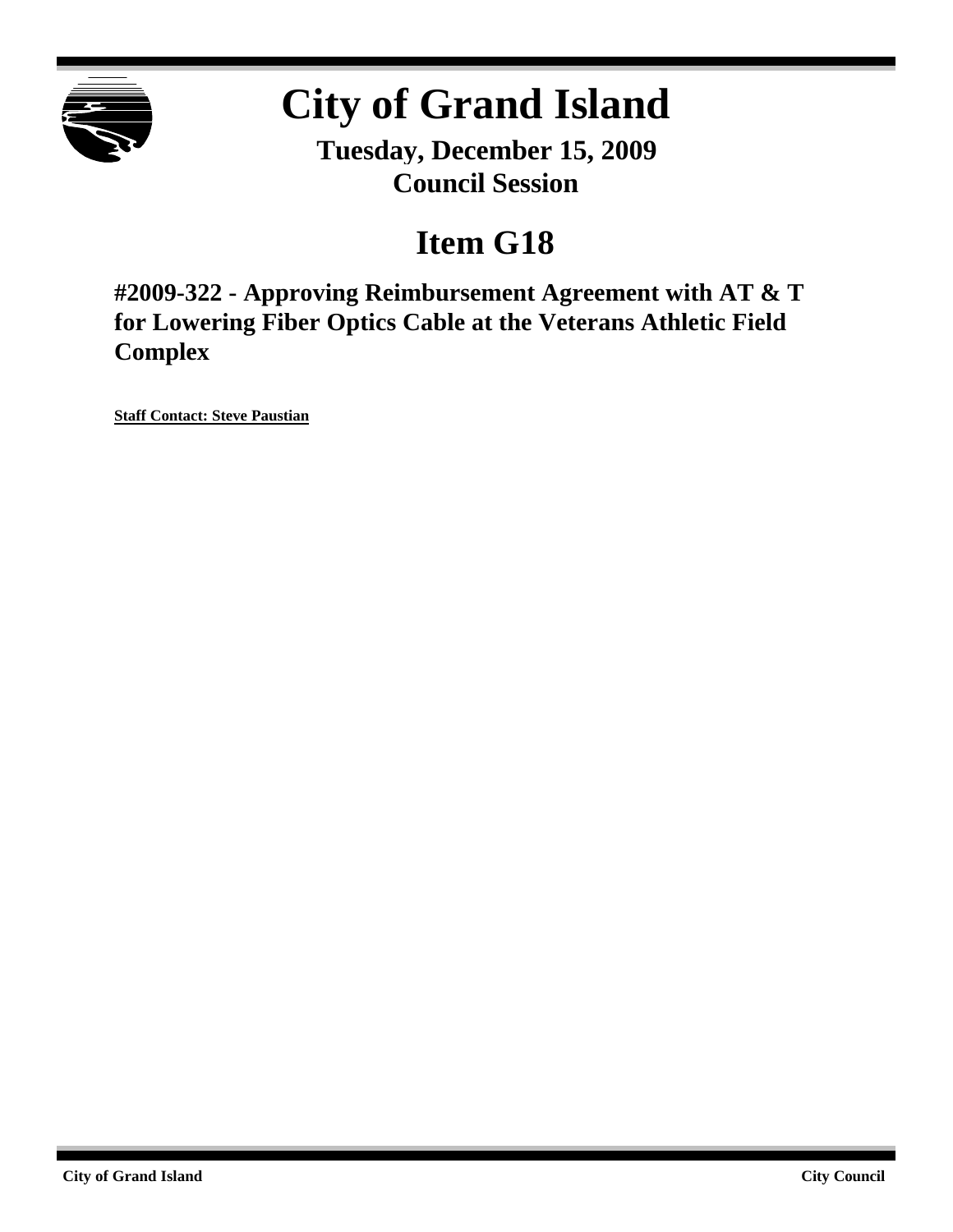# **Council Agenda Memo**

| <b>From:</b>    | <b>Steve Paustian, Parks and Recreation Director</b>                                                                     |  |
|-----------------|--------------------------------------------------------------------------------------------------------------------------|--|
| <b>Meeting:</b> | December 15, 2009                                                                                                        |  |
| Subject:        | Approving Reimbursement Agreement with AT&T for<br>Lowering Fiber Optics Cable at the Veterans Athletic<br>Field Complex |  |
| Item $\#$ 's:   | $G-18$                                                                                                                   |  |
| $Presenter(s):$ | <b>Steve Paustian, Parks and Recreation Director</b>                                                                     |  |

## **Background**

During the design process of the Veterans Athletic Field Complex it was discovered that an AT&T fiber optics cable was in conflict with the drainage system designed for the Veterans Athletic Field Complex.

### **Discussion**

Because of this conflict it will be necessary for AT&T to lower their cable along the east end of the Complex. AT&T has determined it will cost an estimated \$28,255.00 to lower the cable. Design changes were considered however the best design will require this lowering and it has been determined that we should proceed with the lowering of the cable. Fund number 40044450 90122 Soccer/Bball Fields-Vets Home has funds budgeted for this purpose.

## **Alternatives**

It appears that the Council has the following alternatives concerning the issue at hand. The Council may:

- 1. Move to approve
- 2. Refer the issue to a Committee
- 3. Postpone the issue to future date
- 4. Take no action on the issue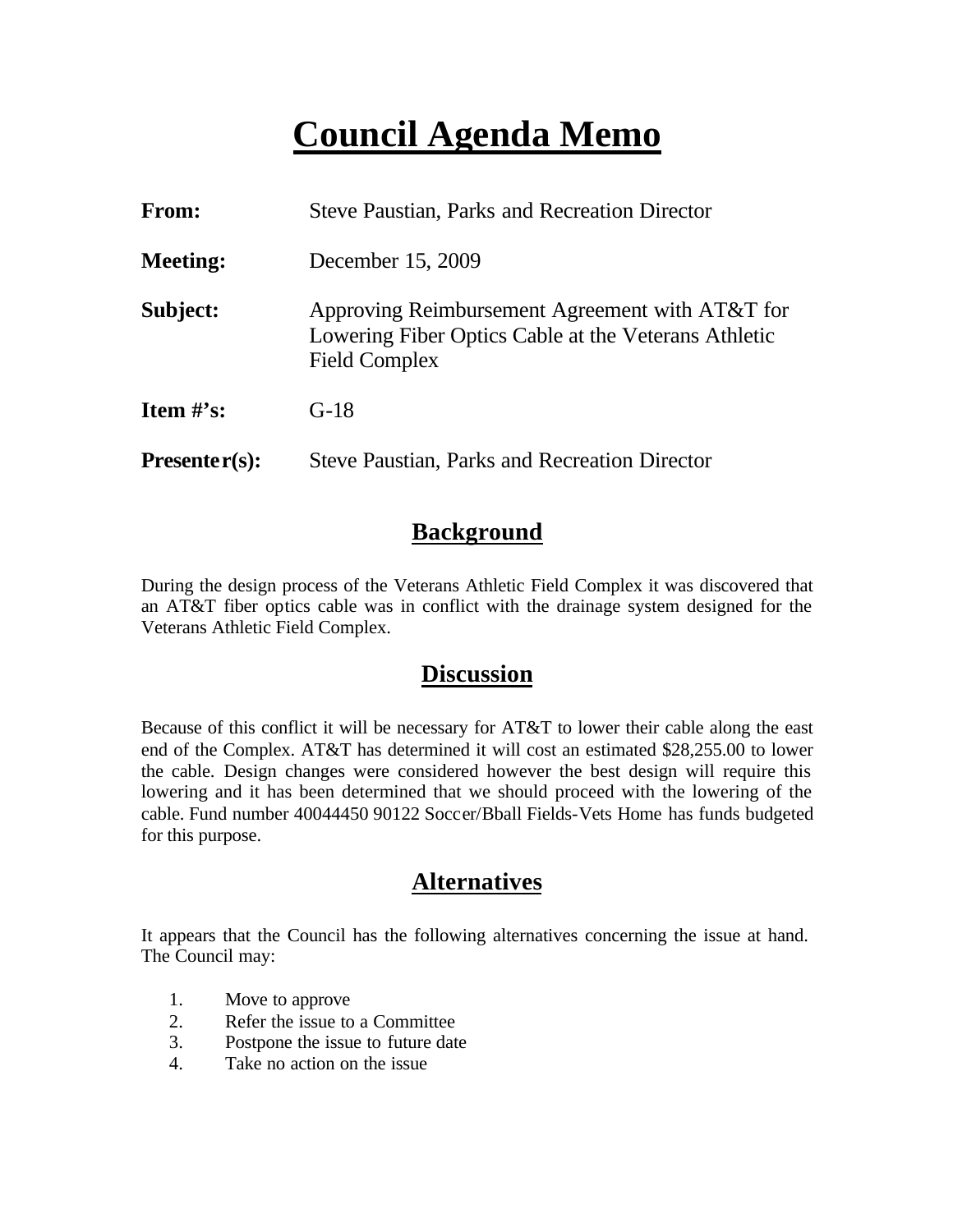# **Recommendation**

City Administration recommends that the Council approve the Reimbursement Agreement with AT&T for an estimated amount of \$28,255.00.

# **Sample Motion**

Move to enter into a Reimbursement Agreement with AT&T to lower their fiber optics cable at the Veterans Athletic Field Complex.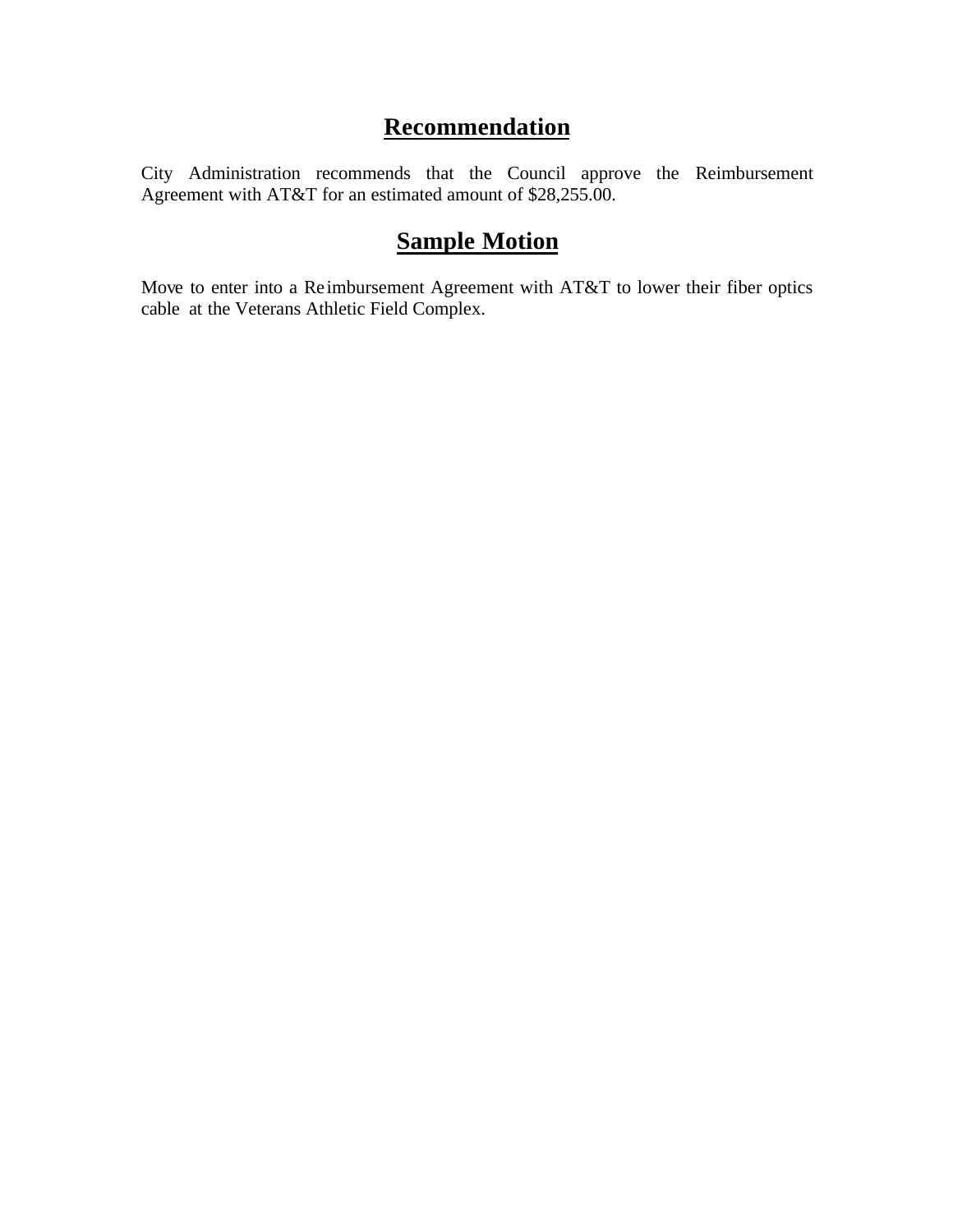#### REIMBURSEMENT AGREEMENT

This AGREEMENT made this day of  $, 2009$ , by and between AT&T Corp., on behalf of itself and its affiliated companies, which has a place of business at 3001 Cobb Parkway, Atlanta, GA 30339 ("AT&T") and City of Grand Island, which has a place of business at 100 East 1<sup>st</sup> Street, Grand Island, NE 68802 ("Developer").

#### WITNESSETH:

**WHEREAS,** AT&T is a grantee of an easement that is recorded as Document 88-101382, County of Hall, State of Nebraska (the "Easement"); and

WHEREAS, the Easement and any AT&T buried cable and associated facilities that have been placed within the Easement will be adversely impacted by Developer's proposed construction within the easement strip; and

**WHEREAS, Developer will reimburse AT&T for AT&T's cost of protecting,** relocating and/or lowering a section of the AT&T Grand Island-Prospect Valley Cable between AT&T Marker 5 and 6 (the "Cable"):

**NOW THEREFORE**, the parties agree as follows:

AT&T will provide engineering, plant protection, labor, materials, and  $1.$ supervision necessary to protect, relocate and/or lower the Cable, as deemed necessary in AT&T's sole judgment (the "Work"). The Work is more particularly described in attached Exhibit A. The starting date will be set by the parties so that the Work can be completed as expeditiously as practicable.

 $\overline{2}$ . Developer shall pay AT&T the actual cost of the Work, which is estimated to be Twenty-eight Thousand Two Hundred Fifty-five Dollars (\$28,255.00), as shown on attached Exhibit B. The estimated cost shall be paid by Developer upon execution of this Agreement. Developer acknowledges that the estimated cost does not include rock removal costs and that if rock removal is required, the actual cost may greatly exceed the estimated cost. Upon completion of the Work, AT&T will send a final invoice to Developer for the actual cost of the Work. If the actual cost is greater than the estimated amount, Developer will pay to  $AT&T$  the difference within thirty (30) days from the invoice date. If the actual cost is less than the estimated amount, AT&T shall reimburse Developer the difference within sixty (60) days from the invoice date. Exhibits A and B are valid for up to sixty (60) days from the date of receipt of this agreement.

3. Developer agrees to exercise all due caution while working near the Cable, in order to prevent damage to the Cable. Developer agrees:

 $\mathbf{1}$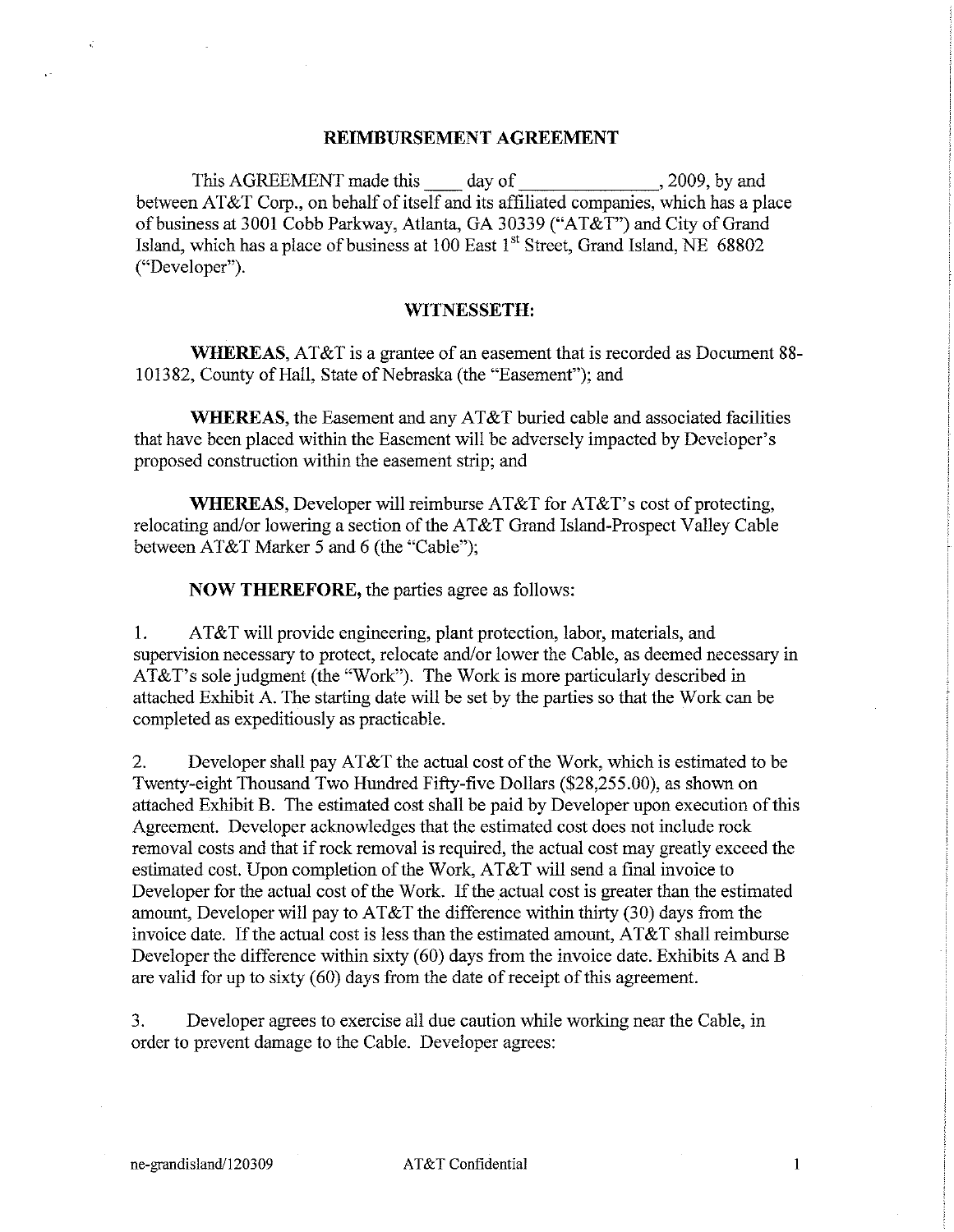to notify AT&T by telephone at  $1-800$  252-1133 at least forty-eight (48)  $(a)$ hours prior to performing any construction, demolition or repairs at the Cable location;

not to use at the Cable location any tool, equipment, or the machinery  $(b)$ capable of being operated within ten (10) feet of the Cable;

to perform construction, demolition, repair, modifications, additions and  $(c)$ any other activities in compliance with all applicable laws and regulations and in a manner that does not interfere with the operations of AT&T; and

not to work at the Cable location without AT&T's prior authorization and  $(d)$ AT&T's On-Site Work Force personnel being present during the work.

These restrictions shall remain in effect until the "work" contemplated in this agreement has been completed and the Developer has finished installing all drainage, water, sewer, paving, and other infrastructure within the easement. Upon final inspection and payment of all sums due, the Developer shall be entitled to written acknowledgment from AT&T that the project is completed. Thereafter, Developer will contact AT&T prior to any future subsurface work within the easement consistent with Nebraska law.

Developer (the "Indemnifying Party") shall indemnify, defend and hold harmless  $4.$ AT&T (the "Indemnified Party") from and against any and all claims, demands, actions, losses, damages, assessments, charges, judgments, liabilities, costs and expenses (including reasonable attorneys' fees and disbursements) that may from time to time be asserted by third parties against the Indemnified Party because of any personal injury, including death, to any person or loss of, physical damage to or loss of use of real or tangible personal property, to the extent caused by the negligence or misconduct of the Indemnifying Party, its agents, employees or contractors. For purposes of indemnifications set forth in this Agreement, "Indemnified Party" means AT&T, its affiliates, subsidiaries, parent, successors and assigns and its and their employees, directors, officers, agents, contractors and subcontractors. The Indemnified Party:

 $4.1$ shall notify the Indemnifying Party in writing promptly upon learning of any claim or suit for which indemnification may be sought, provided that failure to do so shall have no effect except to the extent the Indemnifying Party is prejudiced thereby;

shall have the right to participate in such defense or settlement with its  $42$ own counsel and at its own expense, but the Indemnifying Party shall have control of this defense or settlement; and

 $4.3$ shall reasonably cooperate with the defense.

AT&T makes no warranties, express or implied, including any implied warranties 5. as to merchantability or fitness for a particular purpose.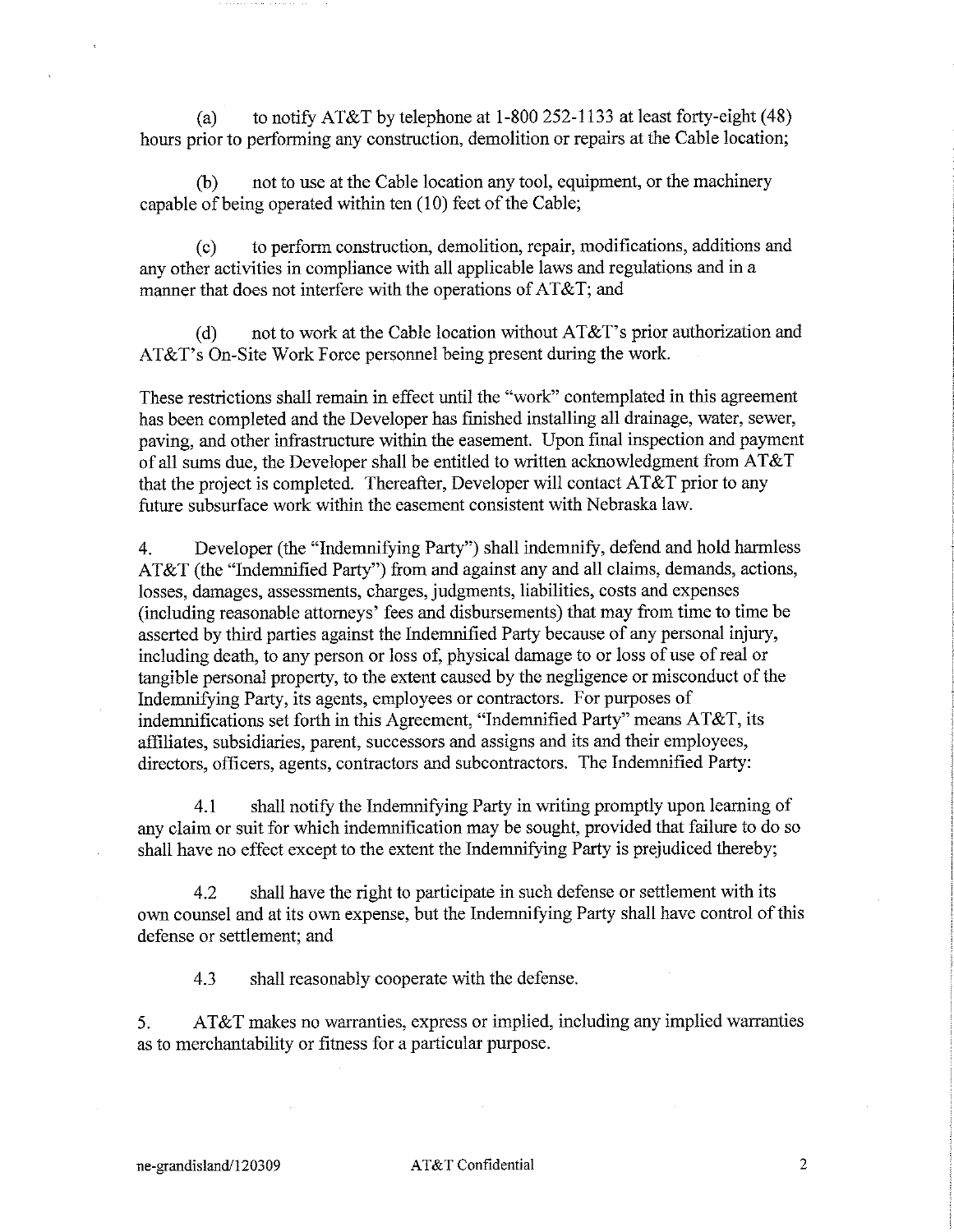6. Notwithstanding any provision of this agreement to the contrary, except as provided in Section 4, in no event shall either party be liable to the other party for any special, incidential, indirect, punitive, reliance or consequential damages, whether foreseeable or not, including, but not limited to, loss of profits or revenue, cost of capital, cost of replacement services, or claims of customers or of other third parties, occasioned by any cause whatsoever, including, without limitation, breach of contract, breach of warranty, negligence or strict liability.

#### $7.$ **Insurance**

- a. With respect to Developer's performance under this Agreement, and in addition to Developer's obligation to indemnify, Developer if they are performing any work hereunder or their contractors, at Developer's sole cost and expense shall:
	- maintain the insurance coverages and limits required by this Section and i. any additional insurance and/or bonds required by law:
		- 1. at all times during the term of this Agreement and until completion of all Work associated with this Agreement, whichever is later; and
		- 2. with respect to any coverage maintained in a "claimsmade" policy, for two (2) years following the term of this Agreement or completion of all Work associated with this Agreement, whichever is later. If a "claims-made" policy is maintained, the retroactive date must precede the commencement of Work under this Agreement;
	- require each subcontractor who may perform Work under this Agreement ii. or enter upon the Work site to maintain coverages, requirements, and limits at least as broad as those listed in this Section from the time when the subcontractor begins Work, throughout the term of the subcontractor's Work and, with respect to any coverage maintained on a "claims-made" policy, for two (2) years thereafter;
	- procure the required insurance from an insurance company eligible to do iii. business in the state or states where Work will be performed and having and maintaining a Financial Strength Rating of "A-" or better and a Financial Size Category of "VII" or better, as rated in the A.M. Best Key Rating Guide for Property and Casualty Insurance Companies, except that, in the case of Workers' Compensation insurance, Developer may procure insurance from the state fund of the state where Work is to be performed; and
	- iv. deliver to AT&T certificates of insurance stating the types of insurance and policy limits. Developer shall provide or will endeavor to have the issuing insurance company provide at least 30 days advance written notice of cancellation, non-renewal, or reduction in coverage, terms, or limits to AT&T. Developer shall deliver such certificates:
		- 1. prior to execution of this Agreement and prior to commencement of any Work:

 $\overline{3}$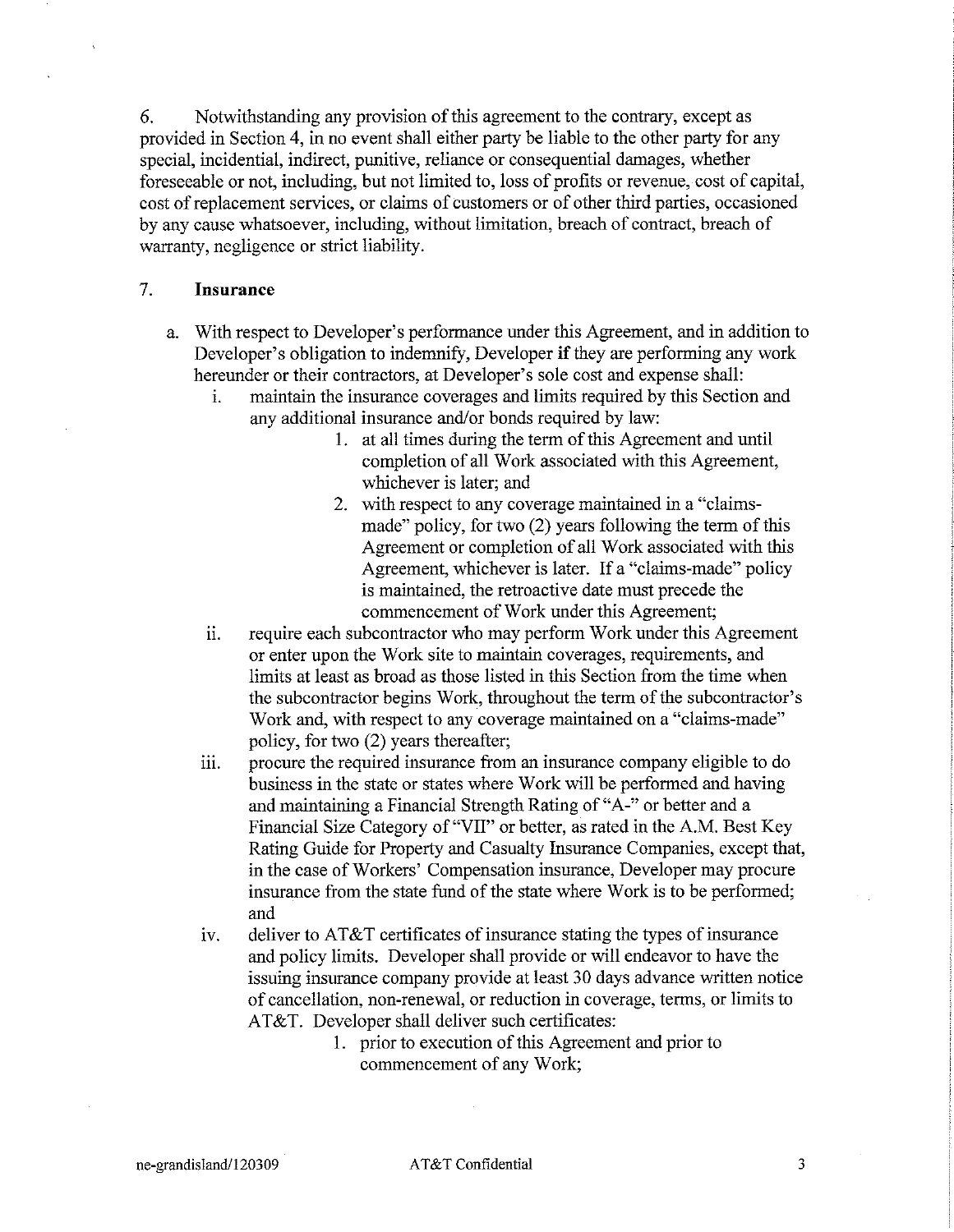- 2. prior to expiration of any insurance policy required in this Section: and
- 3. for any coverage maintained on a "claims-made" policy, for two (2) years following the term of this Agreement or completion of all Work associated with this Agreement, whichever is later.
- b. The Parties agree:
	- the failure of AT&T to demand such certificate of insurance or failure of  $\mathbf{i}$ . AT&T to identify a deficiency will not be construed as a waiver of Developer's obligation to maintain the insurance required under this Agreement;
	- that the insurance required under this Agreement does not represent that ii. coverage and limits will necessarily be adequate to protect Developer, nor be deemed as a limitation on Developer's liability to  $AT&T$  in this Agreement:
	- Developer may meet the required insurance coverages and limits with any iii. combination of primary and Umbrella/Excess liability insurance; and
	- Developer is responsible for any deductible or self-insured retention. iv.
- The insurance coverage required by this Section includes:  $\mathbf{c}$ .
	- Workers' Compensation insurance with benefits afforded under the laws ÷. of any state in which the Work is to be performed and Employers Liability insurance with limits of at least:
		- \$500,000 for Bodily Injury each accident
		- \$500,000 for Bodily Injury by disease policy limits
		- \$500,000 for Bodily Injury by disease each employee

To the fullest extent allowable by Law, the policy must include a waiver of subrogation in favor of AT&T, its Affiliates, and their directors, officers and employees.

In states where Workers' Compensation insurance is a monopolistic state-run system, Developer shall add Stop Gap Employers Liability with limits not less than \$500,000 each accident or disease.

ii. Commercial General Liability insurance written on Insurance Services Office (ISO) Form CG 00 01 12 04 or a substitute form providing equivalent coverage, covering liability arising from premises, operations, personal injury, products/completed operations, and liability assumed under an insured contract (including the tort liability of another assumed in a business contract) with limits of at least:

\$2,000,000 General Aggregate limit

\$1,000,000 each occurrence limit for all bodily injury or property damage incurred in any one (1) occurrence

\$1,000,000 each occurrence limit for Personal Injury and Advertising Injury

\$2,000,000 Products/Completed Operations Aggregate limit

\$1,000,000 each occurrence limit for Products/Completed Operations The Commercial General Liability insurance policy must:

 $\overline{4}$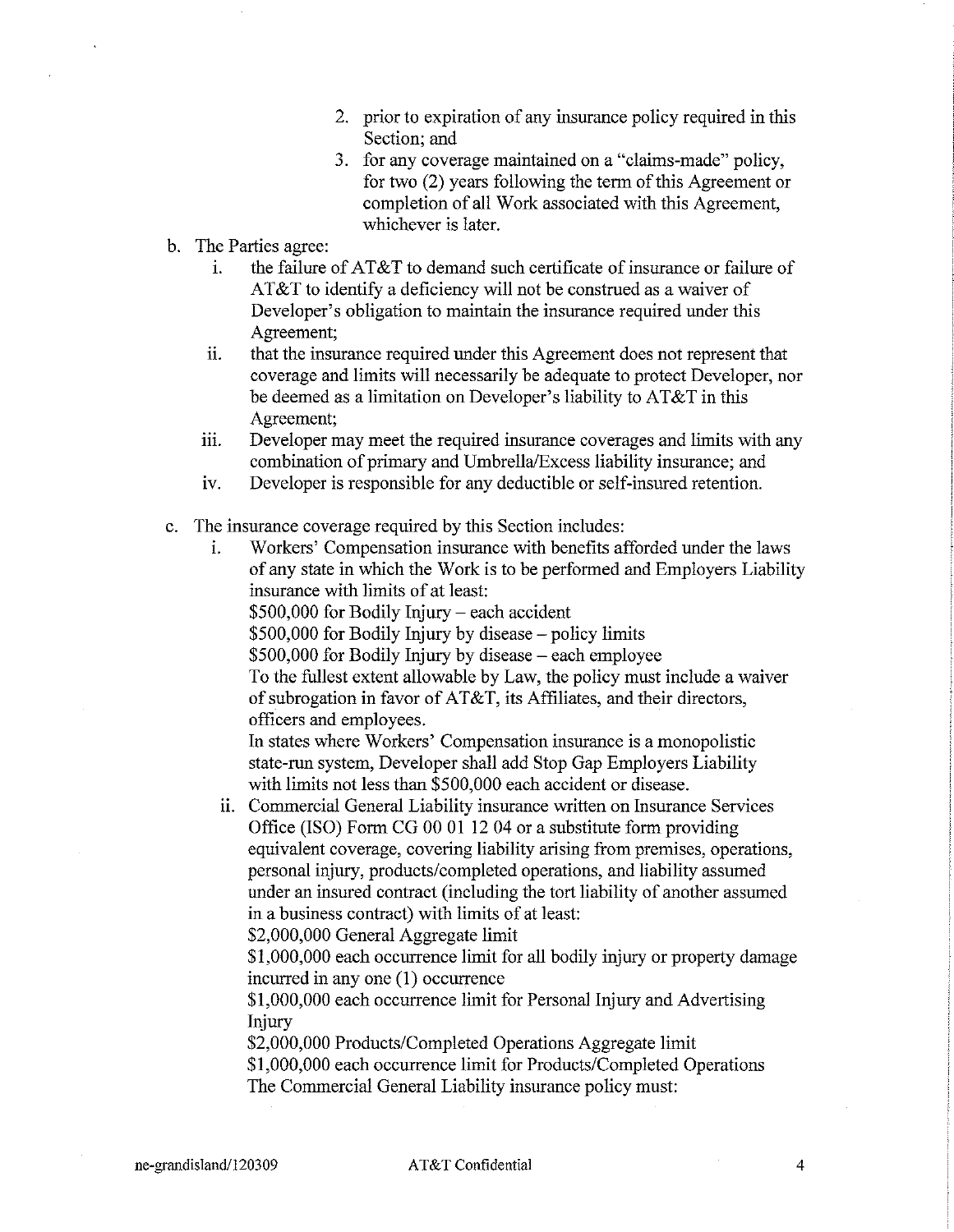- 1. include AT&T, its Affiliates, and their directors, officers, and employees as Additional Insureds. Developer shall provide a copy of the Additional Insured endorsement to  $AT&T$ . The Additional Insured endorsement may either be specific to AT&T or may be "blanket" or "automatic" addressing any person or entity as required by contract. A copy of the Additional Insured endorsement must be provided within 60 days of execution of this Agreement and within 60 days of each Commercial General Liability policy renewal;
- 2. include a waiver of subrogation in favor of AT&T, its Affiliates, and their directors, officers and employees; and
- 3. be primary and non-contributory with respect to any insurance or self-insurance that is maintained by AT&T.
- Business Automobile Liability insurance with limits of at least \$1,000,000 ii. each accident for bodily injury and property damage, extending to all owned, hired, and non-owned vehicles.

Developer shall keep the Cable and other property of AT&T free from all 8. mechanic's, artisan's, materialman's, architect's, or similar services' liens which arise in any way from or as a result of its activities and cause any such liens which may arise to be discharged or released.

Except for payment of the cost of the Work, neither party shall have any liability 9. for its delays or its failure in performance due to: fire, explosion, pest damage, power failures, strikes or labor disputes, acts of God, the Elements, war, civil disturbances, acts of civil or military authorities or the public enemy, inability to secure raw materials, transportation facilities, fuel or energy shortages, or other causes beyond its control, whether or not similar to the foregoing.

A party shall be in default if it fails to perform or observe any material term or 10. condition of this Agreement and the failure continues unremedied for thirty (30) days after receipt of written notice (fourteen (14) days in the case of Developer's failure to pay AT&T the estimated and/or actual cost of the Work); provided, however, that when such default (excluding Developer's non-payment) cannot reasonably be cured within such thirty (30) day period, this period will be extended if that party promptly commences to cure the same and prosecutes such curing with due diligence. Upon the default by a party, the other party may terminate this Agreement and pursue any legal remedies it may have under applicable law or principles of equity.

This Agreement shall be binding upon and inure to the benefit of the parties 11. hereto and their respective successors or assigns. Developer shall not assign, transfer, or dispose of this Agreement or any of its rights or obligations hereunder without prior written consent of AT&T; provided, however, that Developer may assign or transfer this Agreement to a controlling or controlled affiliate or to a successor in the event of reorganization, including a merger or sale of substantially all of its assets, without the

AT&T Confidential

5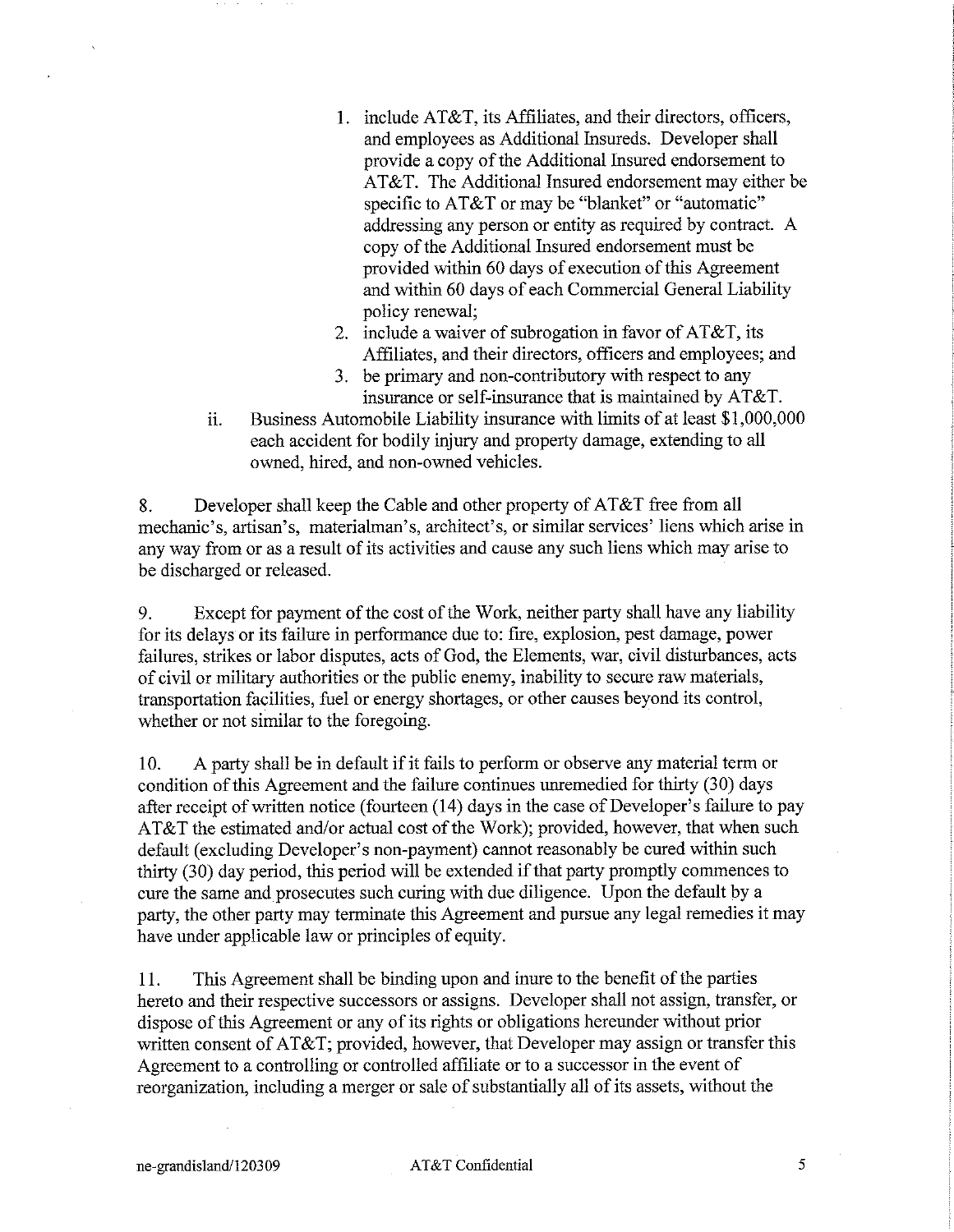consent of AT&T. An assignment, transfer or disposition of this Agreement by Developer shall not relieve Developer of any of its obligations under this Agreement. AT&T shall have the right to assign this Agreement and to assign its rights and delegate its obligations and liabilities under this Agreement, either in whole or in party, to any party. An assignment, transfer or disposition of this Agreement by AT&T shall not relieve AT&T of any of its obligations under this Agreement. Neither this Agreement, nor any term or provision hereof, nor any inclusion by reference shall be construed as being for the benefit of any person or entity not a signatory hereto.

12. Any demand, notice or other communication to be given to a party in connection with this Agreement shall be given in writing and shall be given by personal delivery, by registered or certified mail, return receipt requested, or by commercial overnight delivery service addressed to the recipient as set forth below or to such other address or individual, as may be designated by notice given by the party to the other:

#### $AT&T$ :

AT&T CORP. 3001 Cobb Parkway Atlanta, GA 30339 Room 162 Attention: Right of Way Dept.

With a copy to:

AT&T Services, Inc. One AT&T Way Room 3A118A Bedminster, NJ 07921 Attention: Legal Department - Network Services

Developer: City of Grand Island 100 East 1st Street Grand Island, NE Attention: Director Parks & Recreation

Any demand, notice or other communication given by personal delivery shall be conclusively deemed to have been given on the day of actual delivery thereof and if given by registered or certified mail, return receipt requested or by commercial overnight delivery service on the date of receipt thereof.

13. The failure of either party hereto to enforce any of the provisions of this Agreement, or the waiver thereof in any instance, shall not be construed as a general waiver or relinquishment on its part of any such provision, and said provision shall nevertheless be and remain in full force and effect.

6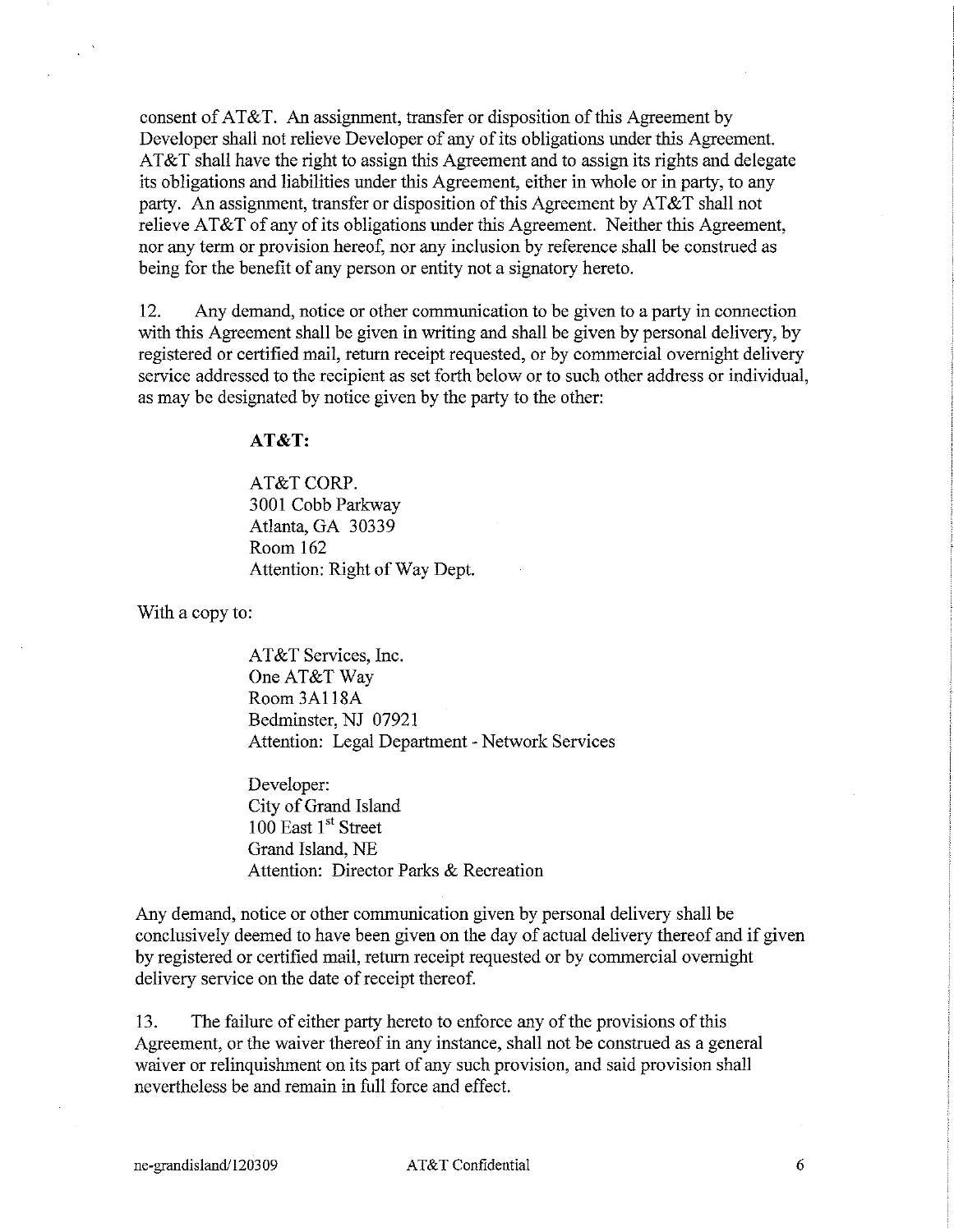14. This Agreement shall be governed by and construed in accordance with the domestic laws of the State of Nebraska without reference to its choice of law principles.

15. Each party represents and warrants that:

- It has full right and authority to enter into, execute, deliver and perform its  $(a)$ obligations under this Agreement;
- It has taken all requisite corporate action to approve the execution,  $(b)$ delivery and performance of this Agreement;
- This Agreement constitutes a legal, valid and binding obligation  $(c)$ enforceable against such party in accordance with its terms, subject to bankruptcy, insolvency, creditors' rights and general equitable principles; and
- $(d)$ Its execution of and performance under this Agreement shall not violate any applicable existing regulations, rules, statutes, or court orders of any local, state or federal government agency, court or body.

 $16.$ This Agreement constitutes the entire and final agreement and understanding between the parties with respect to the subject matter hereof and supersedes all prior oral and written communications, understandings and agreements relating to the subject matter hereof, which are of no further force or effect. The Exhibits referred to herein are an integral part hereof and are hereby made a part of this Agreement. This Agreement may only be modified or supplemented by an instrument in writing executed by a duly authorized representative of each party.

Each action or claim against any party arising under or relating to this Agreement 17. shall be made only against such party as a corporate, and any liability relating thereto shall be enforceable only against the corporate assets of such party. No party shall seek to pierce the corporate veil or otherwise seek to impose any liability relating to, or arising from, this Agreement against any shareholder, employee, officer or director of the other party. Each of such persons is an intended beneficiary of the mutual promises set forth in this Section 17 and shall be entitled to enforce the obligations of this Section 17.

The relationship between the parties shall not be that of partners, agents or joint 18. ventures for one another, and nothing contained in this Agreement shall be deemed to constitute a partnership or agency agreement between them for any purposes, including, but not limited to federal income tax purposes. The parties, in performing any of their obligations hereunder, shall be independent contractors or independent parties and shall discharge their contractual obligations at their own risk.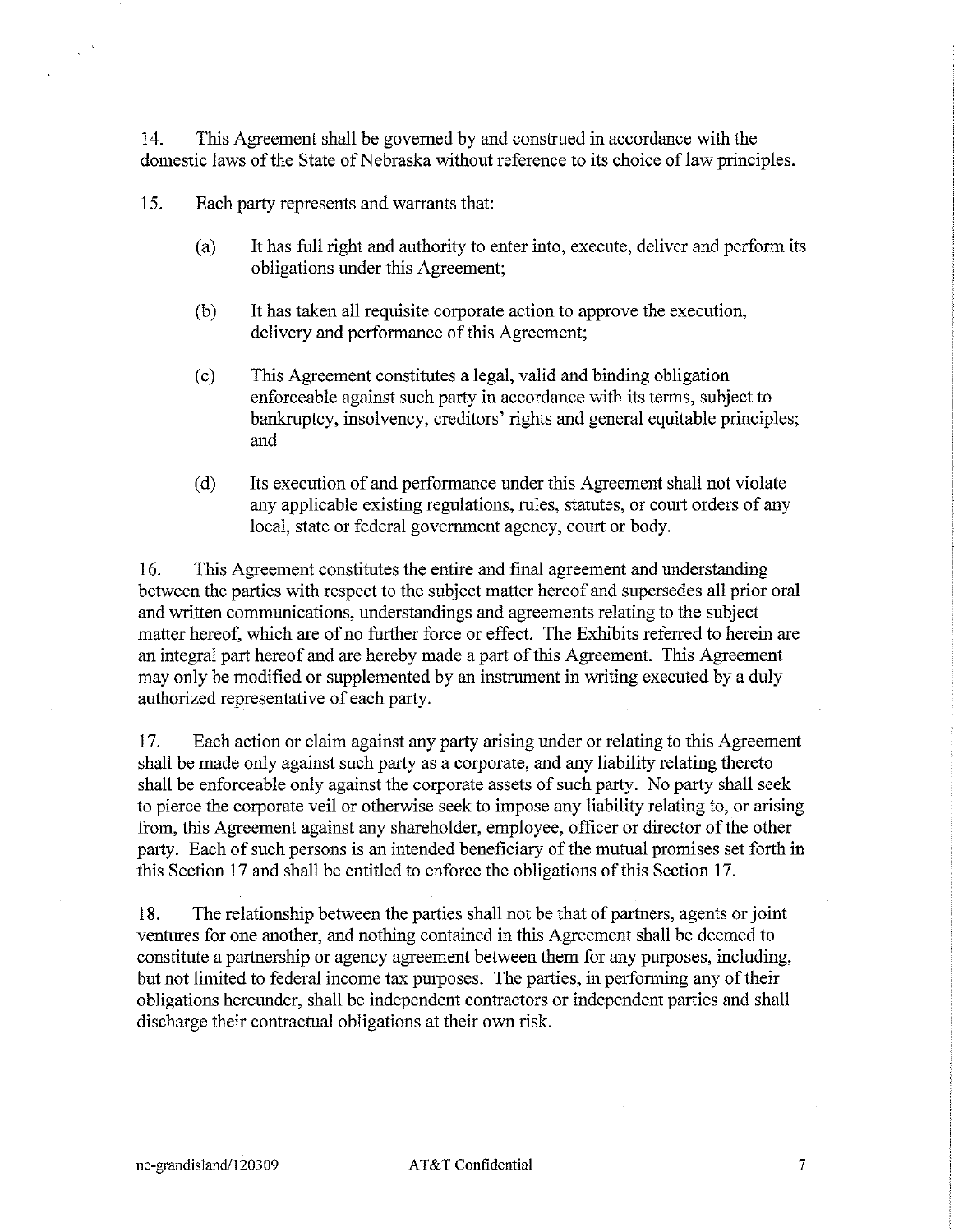19. This Agreement and each of the parties' respective rights and obligations under this Agreement shall be binding upon and shall inure to benefit of the parties and each of their respective permitted successors and assigns.

20. No provision of this Agreement shall be interpreted to require any unlawful action by either party. If any section or clause of this Agreement is held to be invalid or unenforceable, then the meaning of that section or clause shall be construed so as to render it enforceable to the extent feasible. If no feasible interpretation would save the section or clause, it shall be severed from this Agreement with respect to the matter in question, and the remainder of the Agreement shall remain in full force and effect. However, in the event such a section or clause is an essential element of the Agreement, the parties shall promptly negotiate a replacement that will achieve the intent of such unenforceable section or clause to the extent permitted by law.

This Agreement may be executed in one or more counterparts, all of which taken 21. together shall constitute one and the same instrument.

IN WITNESS WHEREOF, the parties have caused this Agreement to be executed by their authorized representatives as of the date first above set forth.

#### **CITY OF GRAND ISLAND**

 $\mathbf{R}$ 

AT&T CORP.

| 20 y .  |  |
|---------|--|
| Name:   |  |
| Title:  |  |
| Tax ID: |  |
|         |  |

Title: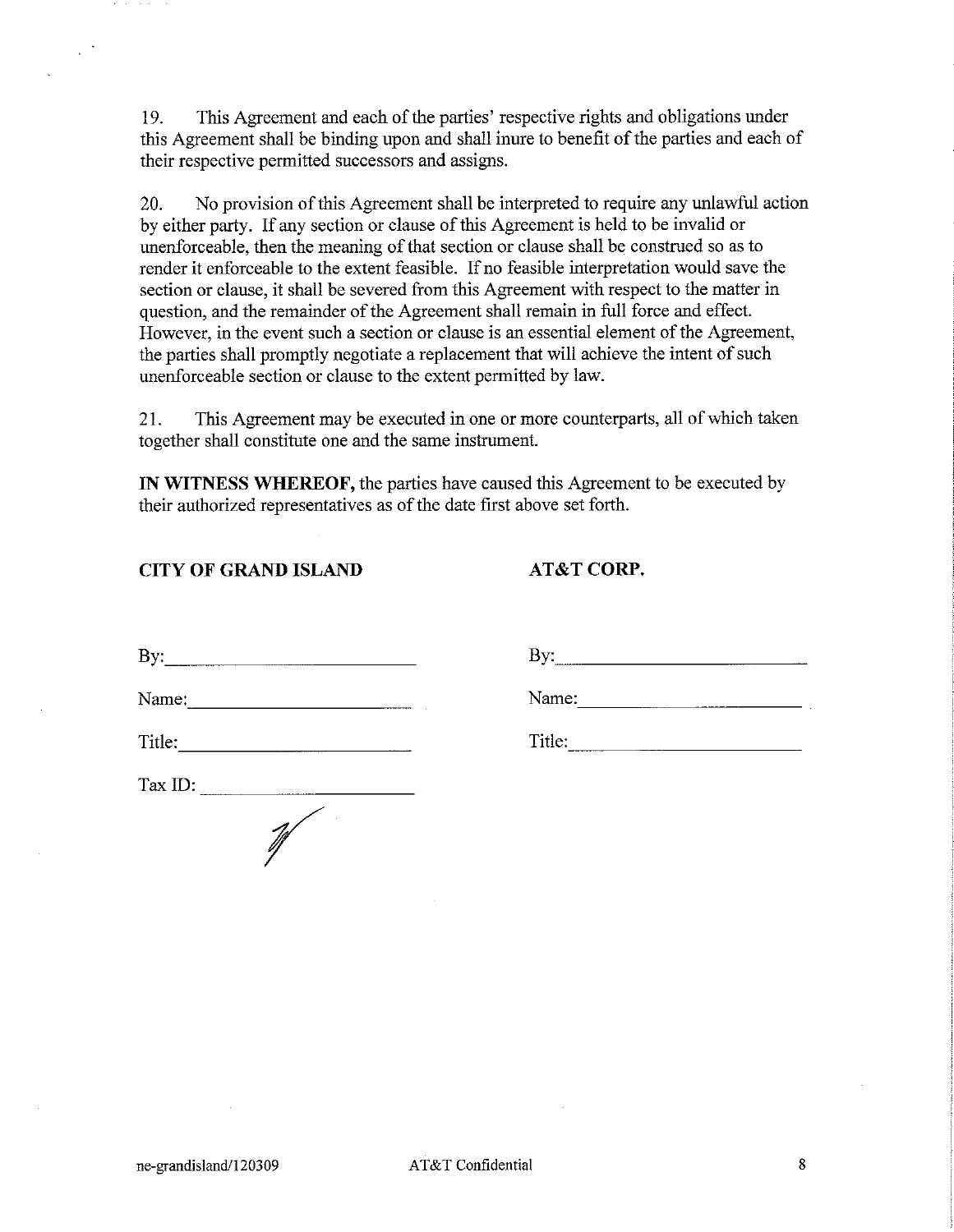#### **EXHIBIT A**

#### **THE WORK**

The Work will consist of lowering 6 - 2 inch conduits with fiber cable and a direct buried fiber optic cable located in two separate trenches for approximately 300 ft. on the existing ROW including, potholing and exposing conduits and cables to verify locations, expose conduit and cables and lower to a depth of approximately 6 to 8 ft from the surface of the land in 3 separate locations, place the direct buried fiber in a 2 inch split pipe, add one spare 2 inch duct and restore disturbed area to "as good as" condition per AT&T specifications.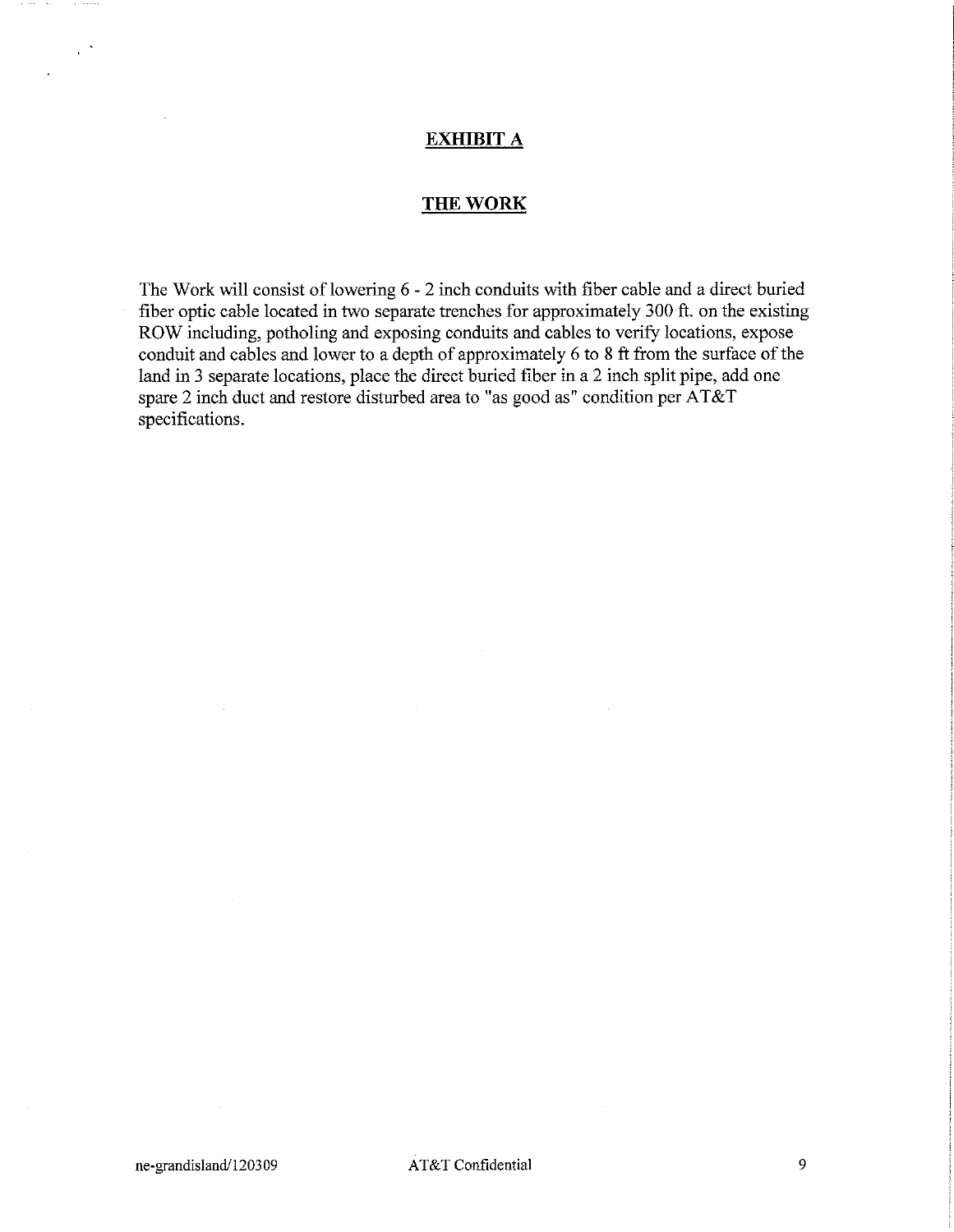### **EXHIBIT B**

## **ESTIMATED COST**

| <b>TOTAL DUE</b>                                                            | \$28,255.00 |
|-----------------------------------------------------------------------------|-------------|
| AT&T Engineering/Plant Protection                                           | \$4,550.00  |
| Detailed Engineering (Consultant)<br><b>Inspection/Engineering Drawings</b> | \$4,885.00  |
| Construction & Materials                                                    | \$18,820.00 |

 $\sim 10^7$ 

 $\sim 10^{-1}$